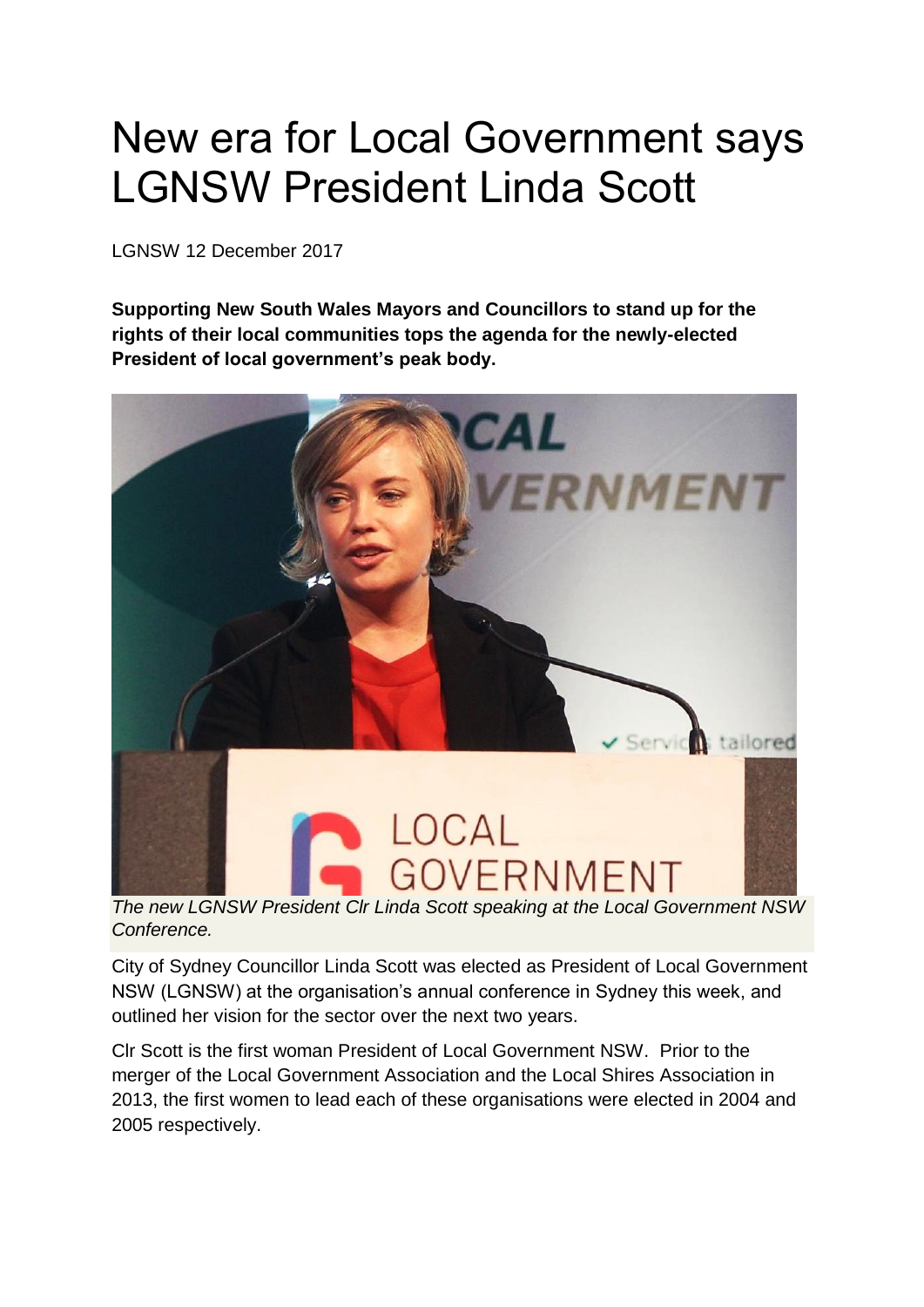She is also the first Labor President of Local Government NSW. Previous Labor Presidents in the history of the separate Local Government and Shires organisations include Cr Doug Sutherland, Cr Robert Melville, and Cr MJ Griffin.

"I am proud to have been elected as President of Local Government NSW, and look forward to working with every Mayor and Councillor from across NSW to support them to stand up for their local communities," Clr Scott said.



*Delegates at the NSW Local Government Conference held in Sydney 4 - 6 Dec 2017*

"With the support of a new Board, I will be working hard to advocate for support and respect for local government by fighting against any future threats of forced mergers, against the widespread overuse of State Significant Development provisions and against removing planning decisions from the hands of local councils, and by advocating for constitutional recognition of local government.

"I am proud to be working closely with our regional and metropolitan Mayors and Councillors to ensure local issues are taken to the highest levels of government, no matter where people are from in NSW.

"The New South Wales Local Government sector employs more than 56,000 people in New South Wales.

"We are too important to ignore."

Clr Scott said she wanted to ensure local government - and LGNSW - was well supported and transparent to achieve outcomes for communities across our state.

"I have written to the Minister for Local Government to request we meet and to talk through ways both spheres can work together to drive change for the better," she said.